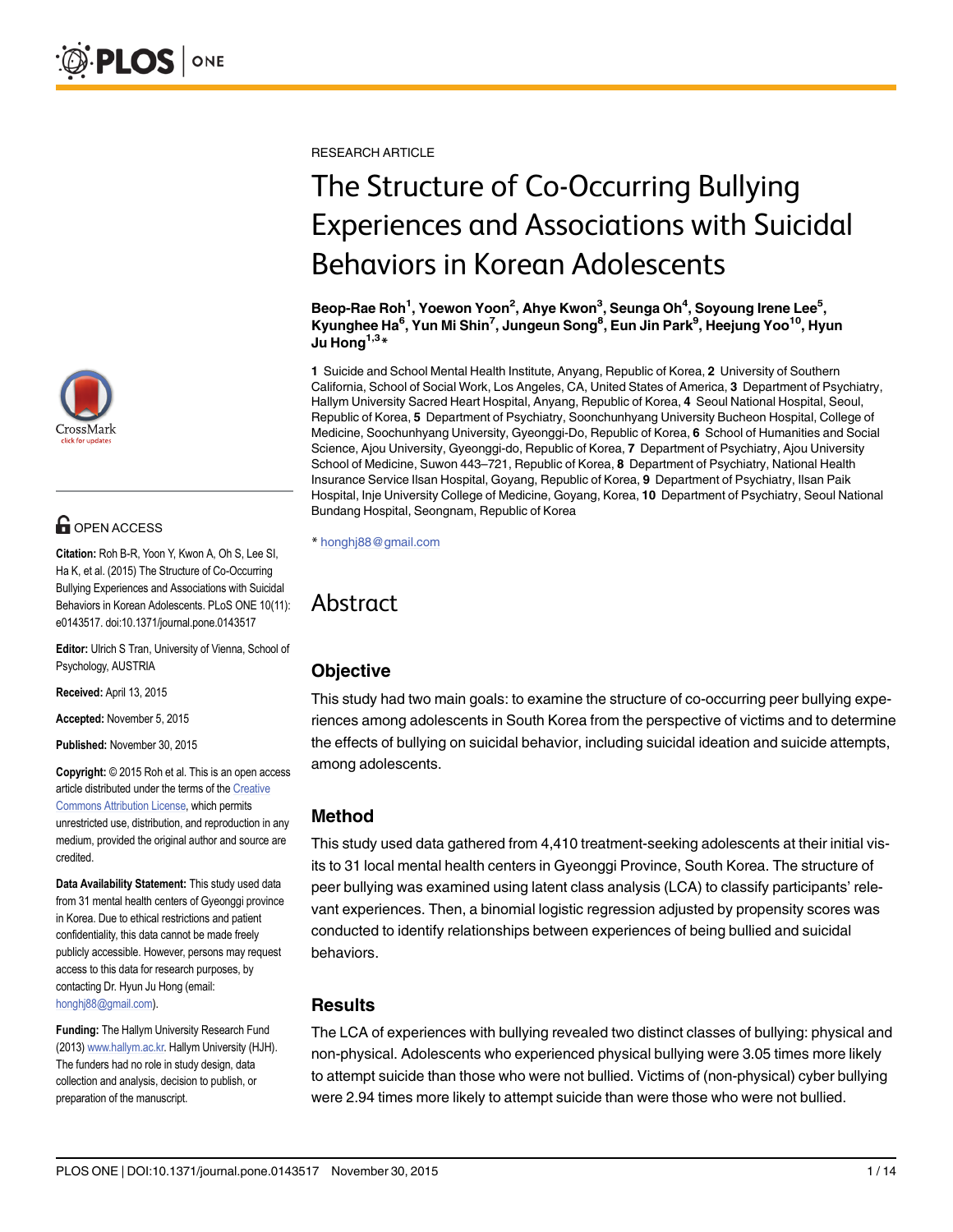<span id="page-1-0"></span>

Competing Interests: The authors have declared that no competing interests exists.

#### **Conclusions**

Both physical and non-physical bullying were associated with suicide attempts, with similar effect sizes. Schools and mental health professionals should be more attentive than they currently are to non-physical bullying.

#### Introduction

School bullying is a worldwide problem among adolescents, affecting the academic achievement, social skills, and psychological well-being of targeted individuals[\[1](#page-11-0)]. Although school bullying is not a well-defined term in academic literatures, previous studies on bullying has suggested measurements, prevalence and characteristics differed by gender, age, and the nations.

Olweus [\[2](#page-11-0)]identified three core elements of bullying: 1) aggressive behavior that involves unwanted negative actions; 2) behaviors that are repeated over time; and 3) an imbalance of power or strength. Adolescents may be involved in bullying as victims, perpetrators, or victimperpetrators. Bullying can be categorized with respect to various expressions of aggression as direct (overt) bullying and indirect (covert, relational) bullying. Direct bullying includes physical and verbal aggression. Indirect bullying includes aspects of relational or social isolation such as ignoring, excluding, and backbiting. Direct bullying is more frequently observed among boys, whereas indirect bullying is more frequent among girls  $[2-5]$  $[2-5]$  $[2-5]$ .

Being the victim of school bullying has been associated with multiple negative mental and physical health consequences[\[3,4](#page-11-0)], and repeated experiences of school bullying are directly or indirectly connected to depressive tendencies and suicidal behavior  $[6,7]$  $[6,7]$ . One study found that students who have experienced school bullying are twice as likely to report suicidal ideation and 40% more likely to suffer from depressed thoughts compared with those who have not had these experiences[\[8\]](#page-11-0). Similarly, in research among suburban populations in the US, bullying was found to be associated with suicidal ideation and suicide attempts [\[9](#page-11-0)–[11\]](#page-11-0). Kim and Leventhal [[12](#page-11-0)]] review of 37 studies found a consistent association between being bullied and suicidal thoughts among youth. Both perpetrators and victims of bullying are at higher risk for depression, suicidal ideation, and suicide attempts than are adolescents not involved in bullying [\[5,13,14\]](#page-11-0).

Most studies pertaining to bullying and suicide among adolescents have investigated the various effects of bullying among victims, perpetrators, and victim-perpetrators. Many studies have focused on combinations of various types of bullying using standardized questionnaires, but have not dealt with the effects of these bullying types in victim's perspective on suicide. In the few studies that have investigated the effects of different types of bullying on suicide  $[5,15 [5,15 [5,15 [5,15 [5,15 17$ ], bullying was classified differently depending on the measurement instrument. In reality, victims of bullying are more likely to experience various forms of bullying simultaneously than to experience a single form at a time. Until now, no studies have examined the patterns of cooccurring peer bullying experiences from the perspective of individual victims. Such research is important for the following two reasons. First, understanding bullying from the vantage point of individual victims will result in more realistic definitions and conceptualizations. Second, information regarding the effects of specific bullying types on mental health can lead to more appropriate interventions.

This study was designed to meet two goals. First, we sought to examine the structure of peer bullying in school environment in South Korea using a relatively large sample of adolescents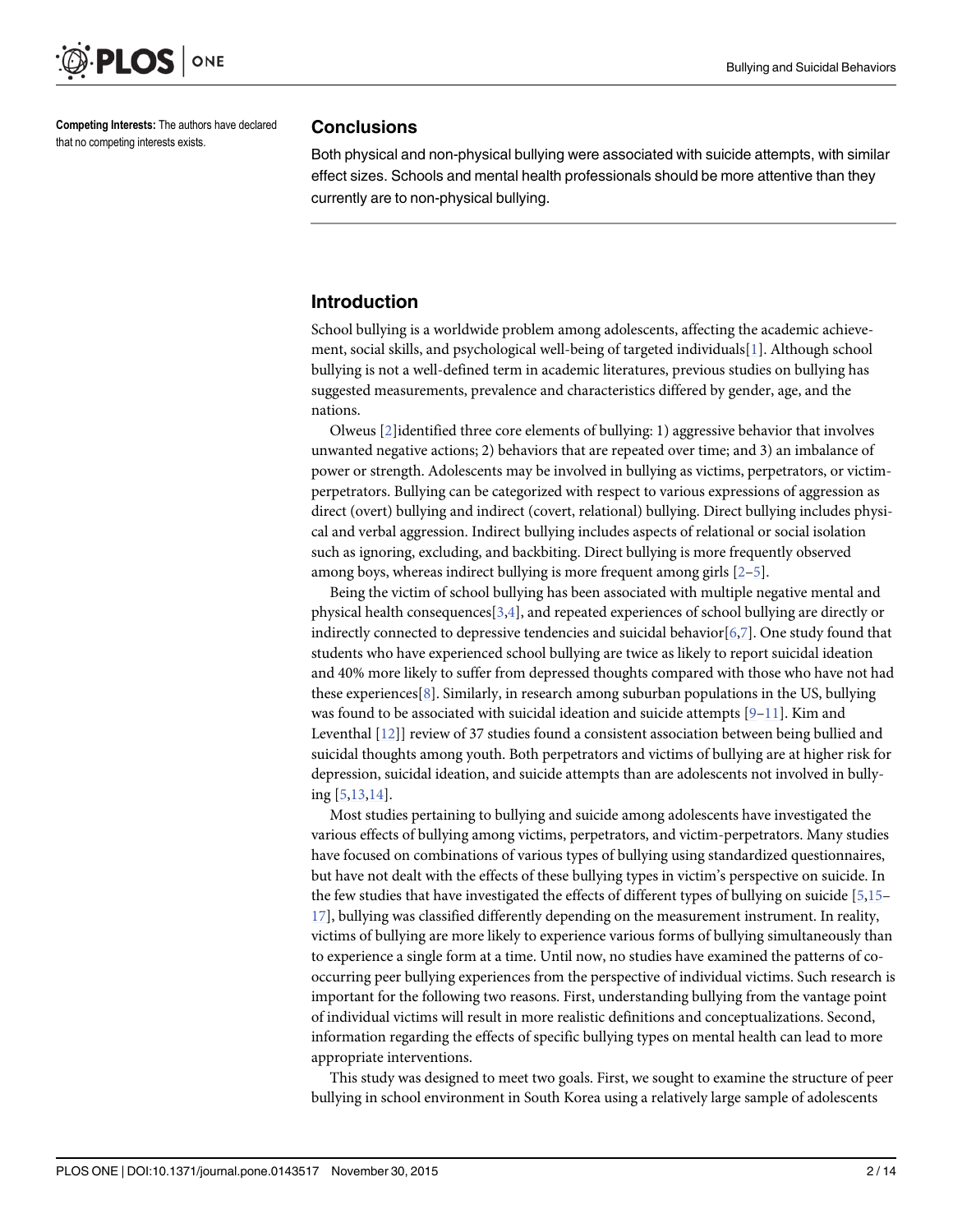who visit to local mental health center for further treatment or evaluation. To this end, we used latent class analysis (LCA) to analyze the structures of bullying from the victims' perspective and to categorize experiences of being bullied. Second, we attempted to identify the effects of these experiences on suicidal behaviors, including suicidal ideation and suicide attempts, by controlling for potential confounding factors. We hypothesized that several distinctive bullying victimization types would be identified. For example, overt bullying is more physical, and covert bullying is more social and non-physical. We hypothesized that each type would exert a distinct effect on suicidal ideation and attempts among adolescents.

## Methods

This study was conducted through the Gyeonggi provincial mental health center at 31 local mental health centers in collaboration with the Gyeonggi Provincial Office of Education. Gyeonggi Province is 10,172.07  $km^2$  in size and comprises industrial, urban, and rural areas; the province had a population of 12,789,445 in 2014. The study used data obtained during the initial assessments of adolescents who visited 31 local mental health centers in Gyeonggi province, Korea, in 2012. About three-fourths of the sample was referred by schools through the Children and Adolescents' Mental Health Promotion Project (CAMHP); the remainder were self-referred or referred by a source in the community. The first step of CAMHP was to screen for middle and high school students at high risk for emotional and behavioral problems using a screening questionnaire. Individual assessment and treatment were subsequently provided at local mental health centers or psychiatric clinics. When individuals visited local mental health center, they were asked to complete several questionnaires and participate in an interview conducted by a mental health professional. A total of 4,410 participants provided data (age range: 12–19 years). The protocol for this study was approved by the Institutional Review Board of Hallym University Sacred Heart Hospital. Written informed consent for participation in the study was obtained from parents and the adolescents after the nature of the study was fully explained.

## Demographic Characteristics

We asked adolescents and their parents to complete questionnaires requesting demographic information including sex, age, parents' education, family structure, and socioeconomic status according to social welfare status. Family structure was categorized as follows: two parents, single parent, and other. Social welfare status was categorized as follows: families living below the national poverty line receiving public assistance and others.

#### Bullying Experiences

Participants completed the self-administered questionnaire about their experiences of being the victims of various types of bullying during the past 12 months, providing yes/no responses to the questions. Participants were asked whether they had been the targets of bullying in the form of "physical bullying (hitting), verbal bullying (threatening or intimidation), extortion (having their belongings taken), ostracism by a group, harassment (being forced to do work), sexual bullying, and cyber bullying."

These bullying types were chosen by our research team in consideration of the Korean situation. These seven types of bullying experiences were thought to be the most frequent forms of bullying in Korean schools. Ostracism, a common form of bullying in Korea, is a kind of social bullying in which victims are excluded from all kinds of social relationships and treated as if they were invisible, typically by peer groups rather than by an individual. Participants were permitted to check multiple items if appropriate.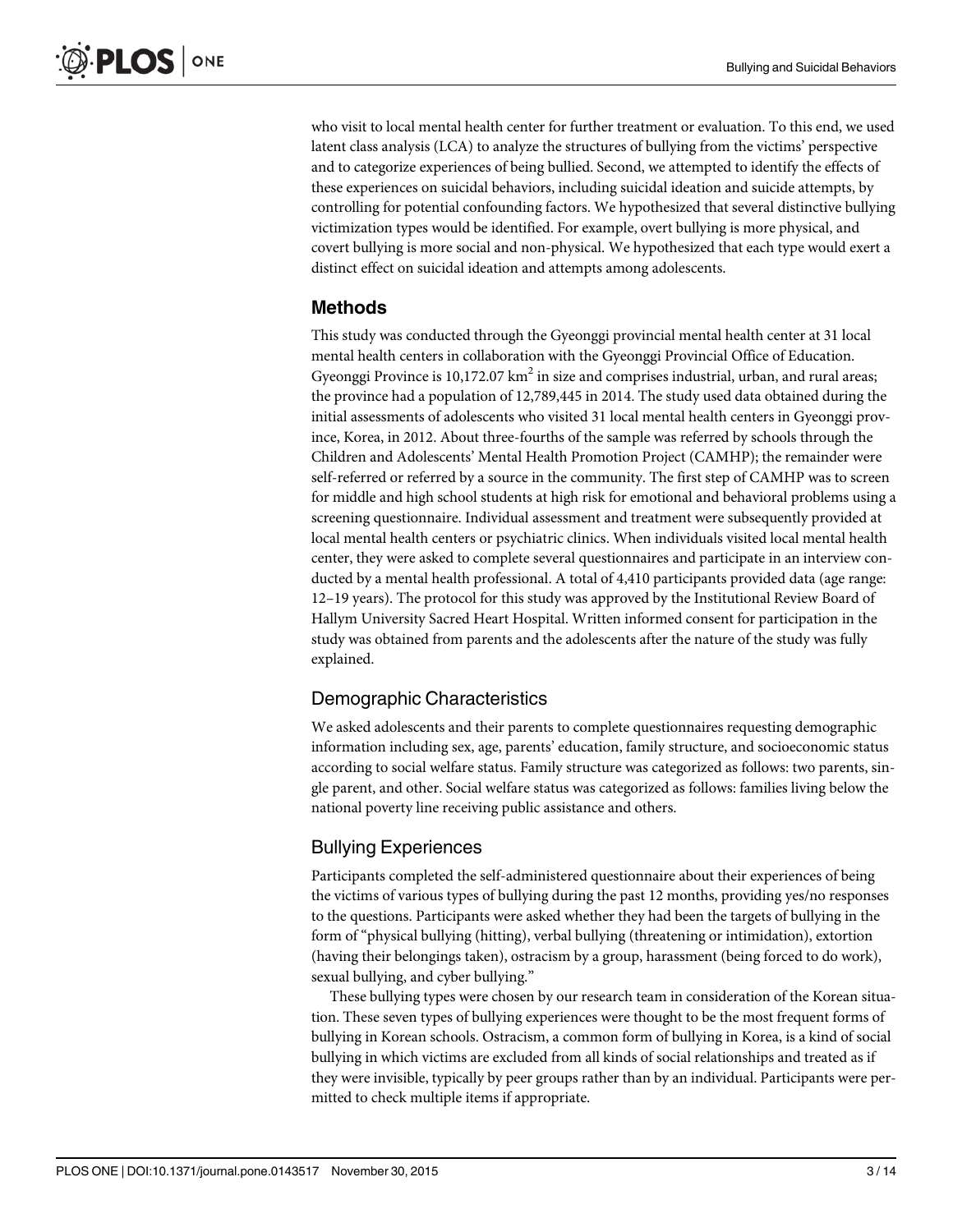#### <span id="page-3-0"></span>Suicidal Behaviors

Suicidal ideation and behavior were assessed with self-reports. Participants who provided affirmative responses to the statement "I have said that I wanted to die during the past 3 months" were classified as having suicidal ideation. Those providing affirmative answers to "I have attempted suicide during the past 3 months" were classified as having made a suicidal attempt.

#### Clinical Variables

We assessed emotional and behavioral problems using the Strengths and Difficulties Questionnaire (SDQ). The SDQ is designed to screen for mental health problems among children and adolescents and is used in both community and clinical settings throughout the world [\(http://](http://www.sdqinfo.org/) [www.sdqinfo.org\)](http://www.sdqinfo.org/). This tool contains 25 items, 20 of which are related to problem areas such as peer relationships, hyperactivity and inattention, conduct disorders, and emotional symptoms. The remaining five items comprise a prosocial behavior scale. We used these five clinical variables to calculate the propensity scores for suicidal behaviors. The psychometric properties of the Korean version of the SDQ (SDQ-Kr) for parents have been demonstrated to be acceptable compared with other translated versions.[[18](#page-12-0)] The self-rated SDQ-Kr is currently undergoing standardization, and we used the preliminarily translated form of the self-rated SDQ-Kr. With regard to internal consistency, we calculated the Cronbach's α of five scales: peer problems, 0.64; hyperactivity/inattention, 0.76; conduct disorder, 0.47; emotional symptoms, 0.77; and prosocial behaviors, 0.62. When comparing to western countries, the alpha for hyperactivity/inattention, emotional symptoms and prosocial behaviors subscales is similar. On the other hand, peer problems subscale is higher, and conduct problems subscale is lower [\[19,20\]](#page-12-0). However, all  $\alpha$  coefficients appears to be higher than China.[\[21\]](#page-12-0).

#### Data Analysis

We used LCA to examine co-occurrences among various types of bullying experience and to understand the structure of bullying using the poLCA package in  $R[22]$  $R[22]$ . LCA identifies classes of individuals with similar experience patterns as measured by dichotomous variables. The latent class model with the best explanatory power is selected according to the parsimony of the model. For this purpose, we determined the best-fitting model by comparing the Akaike information criterion (AIC) and the Bayesian information criterion (BIC) among models. Lower values for both criteria represent a better-fitting model, taking parsimony into account. The meaning of the latent classes is interpreted based on the estimated item-response probabilities. To identify demographic and clinical differences among these classes, we used ANOVA and a chi-squared test.

To examine the relationship between latent classes and suicidal behaviors, we calculated propensity scores weighting the binominal logistic regression using the twang package in R [\[22](#page-12-0)]. Propensity scores are primarily used to estimate the probability of a treatment or intervention (bullying experiences are considered treatments for the purposes of our study) for each case by accounting for the covariates that predict them. This method has advantages in controlling for confounding variables and selection bias and for comparing different treatment effects in a quasi-experiment.

Our assumption that there were more than two bullied groups (i.e., non-bullied groups and various types of bullied groups), allowed us to use multinomial logistic regression analysis to estimate multiple propensity scores. Propensity scores estimate the average treatment effect (ATE). In this study, the ATE of experiences with bullying type A compared with experiences with bullying type B represents a comparison of the mean outcomes of both A and B in the total population under examination[ $23$ ]. The propensity scores for each type of bullying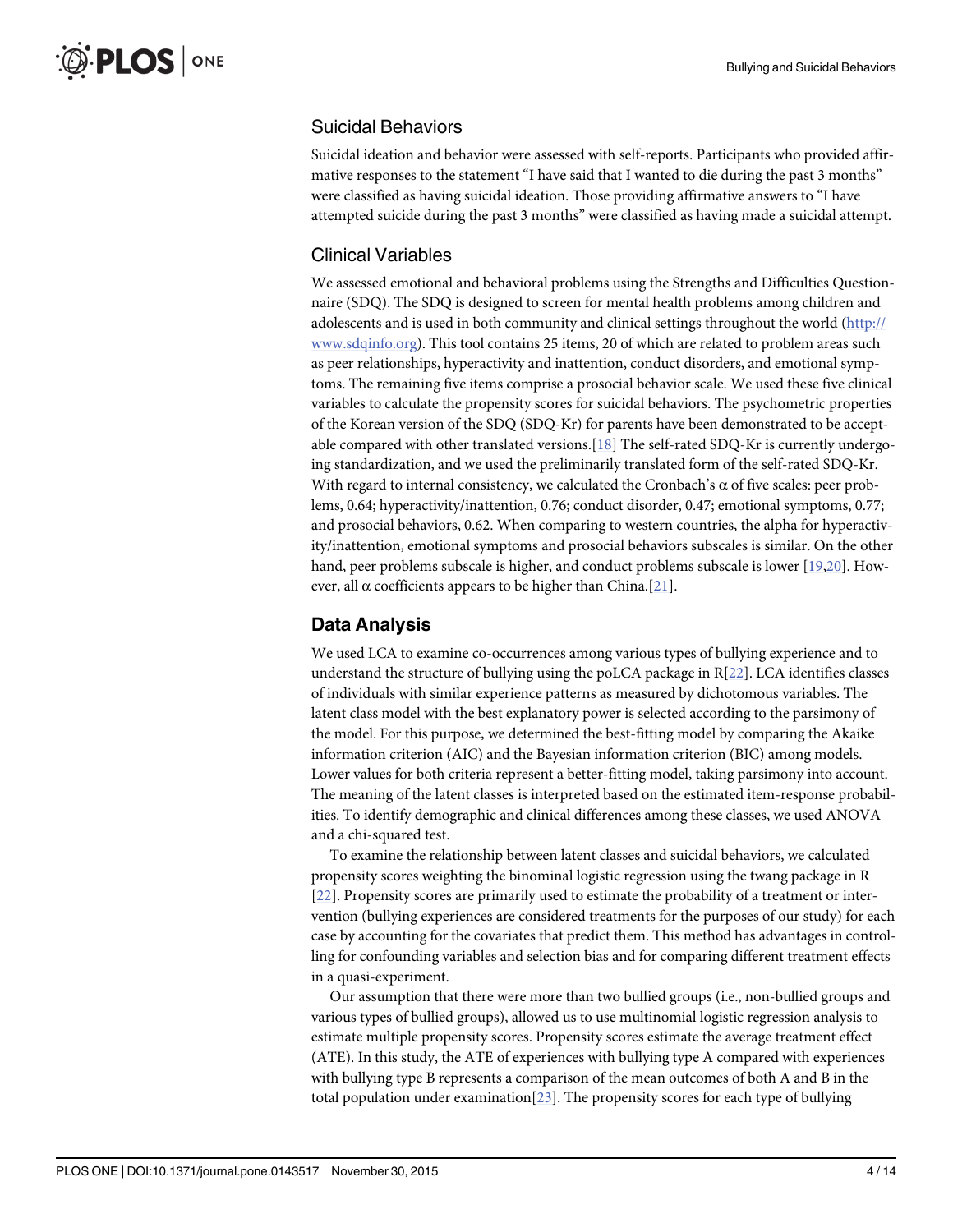<span id="page-4-0"></span>experience were estimated using the regression formula for the reference group, namely the non-bullied group. Sex, age, family type (two parents or other), paternal education, social welfare status, hyperactivity, emotional problems, conduct problems, peer relationship problems, and the prosocial subscale of the SDQ-Kr were treated as confounding variables in this calculation. Because it was possible that more than three groups would be compared simultaneously in this study, a boosted multinomial logistic regression analysis was used for the propensity scores. Finally, we calculated propensity scores using weighted binomial logistic regression analysis. In this stage, we examined the relationship between experiences of being bullied and suicidal behaviors, considering any compounding effects among them.

#### **Results**

The average age of participants was 14.3 years; 43.2% of participants were male and 56.8% were female. A total of 77.1% of participants lived with two parents. With regard to suicidal behaviors, 39.6% of our participants ( $n = 1,746$ ) reported that they had experienced suicidal ideation, and 6.5% of this group ( $n = 287$ ) had actually attempted suicide. The relatively high proportion of those with suicidal ideation may be partially related to our inclusion of a highrisk group in our sample. A total of 851 adolescents (19.3%) responded that they had experienced at least one of the types of bullying listed on the questionnaire, while the remaining 3559 adolescents (80.7%) responded that they had not experienced any type of bullying. The most commonly experienced type of bullying was verbal bullying (10.8%), which showed a relatively high prevalence, followed by ostracism (7.9%), physical bullying (6.1%), cyber bullying (3.0%), harassment (2.8%), extortion (1.5%) and sexual bullying (0.5%).

[Fig 1](#page-5-0) represents a scree plot displaying AIC and BIC values for the LCA models. The scree plot shows differences in AIC and BIC values according to the number of classes of bullying experienced. The dotted line indicates changes in BIC, and the solid line indicates changes in AIC. Largest declines in the BIC or AIC is usually used as optimal model selection criteria. Two-class solution of majority of non-experienced (92.7%) and experienced (7.3%) was the largest decline in the BIC and AIC. However, we chose an alternative solution that includes more detailed bullying classes to properly classify bullied experiences. The two indicators show slightly different results. According to the BIC, the lowest value indicates that a three-class solution had the best fit and the four-class solution had even better model fit according to the AIC. Therefore, we chose the three-class solution considering the simplicity.

[Fig 2](#page-6-0) shows the LCA classes and the distribution of bullying experiences. A total of 4.7% of participants were categorized into Class 1, which includes primarily physical and verbal behaviors that we labeled as "physical." Class 2, which involves verbal bullying, ostracism, and cyber bullying, but not physical bullying, was labeled as "non-physical" and included 3.5% of the total sample. Class 3, labeled "non-experienced" includes participants who had not experienced any kind of bullying. Verbal bullying was the most common experience among members of Classes 1 and 2. However, participants in Class 2 reported more covert and social features and had no experience with physical bullying.

[Table 1](#page-6-0) represents the association between bullying experiences and reconstructed bullying classes. Most notably, physical bullying was shown to be high in the physical class, at 80.2%. For both the physical and non-physical classes, verbal bullying exhibited the highest proportion among the seven types of bullying experiences, 97.3% and 93.0%, respectively. In the nonphysical class, forms of ostracism and cyber bullying exhibited higher proportions (87.3% and 45.8% respectively) than in the physical class.

The clinical and demographic characteristics of each bullying class are shown in [Table 2.](#page-7-0) Males who had experienced being bullied were most frequently categorized into the physical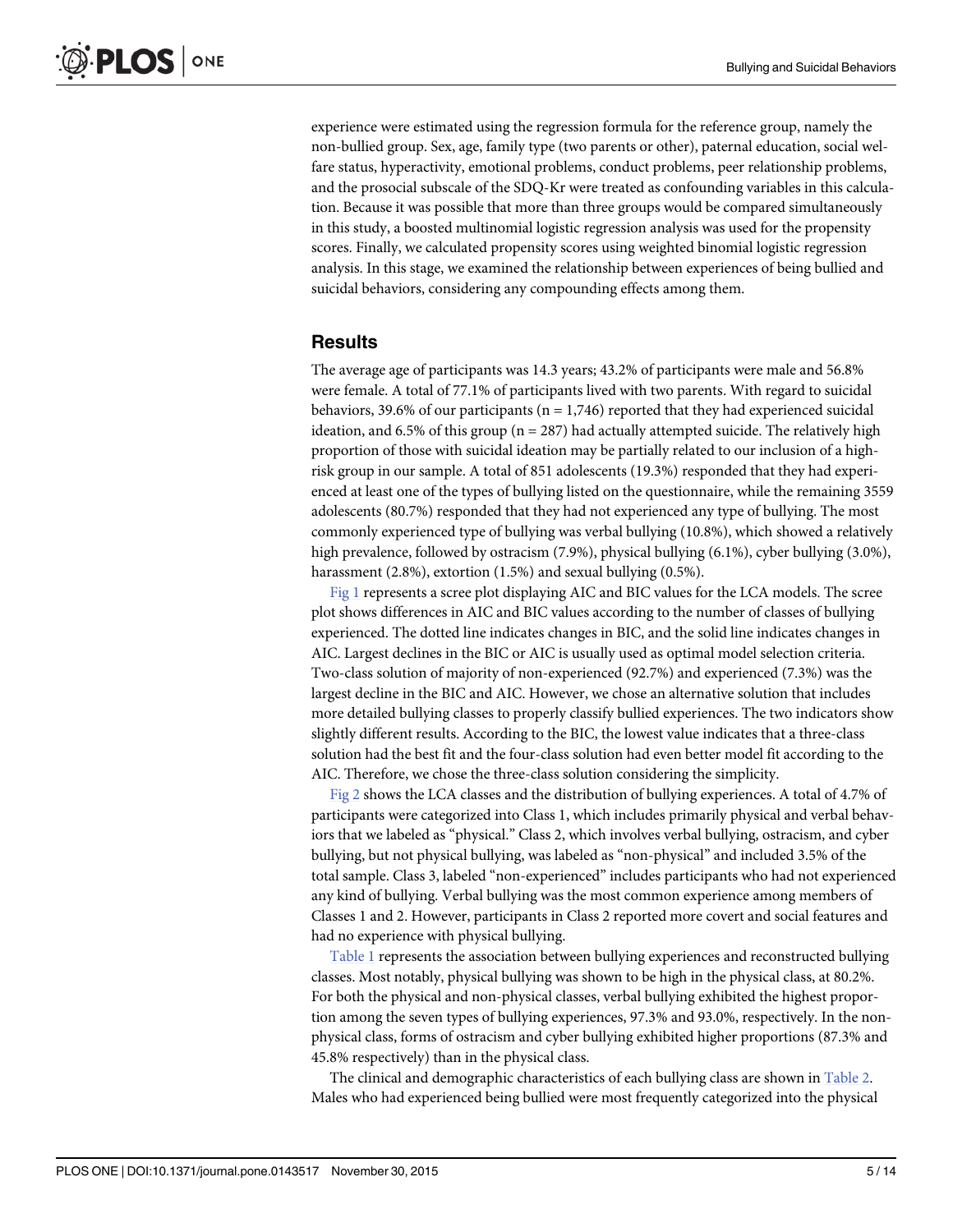<span id="page-5-0"></span>

doi:10.1371/journal.pone.0143517.g001

class (68.1%), whereas bullied females were most frequently categorized into the non-physical class (80.3%). Additionally, both of the groups that had experienced bullying were significantly different from the non-experienced group with respect to the prevalence of economic hardship (10.4% in the non-physical bullying class and 13.4% in the non-physical bullying class, compared with 7.2% in the non-experienced class). From a clinical point of view, scores on all four clinical subscales of the SDQ-Kr except for the prosocial behavior subscale (i.e., hyperactivity, emotional problems, conduct problems, peer problems) were significantly higher for the groups that had experienced bullying compared with the non-experienced group; no significant clinical differences were found between the physical and non-physical classes.

[Table 3](#page-7-0) shows the results of the binary logistic regression analysis examining the relationship between bullying class and two suicidal behaviors. The non-adjusted regression analysis without propensity score-weighted suicidal ideation showed that both the physical class  $(OR = 3.43, p < .01)$  and the non-physical class  $(OR = 2.24, p < .01)$  were more likely to report suicidal ideation compared with the non-experienced group. However, the regression coefficients of the adjusted analysis weighted for propensity scores were lower and not statistically significant. This result indicates that the association between peer bullying and suicidal ideation was weak and that various confounding variables may have been involved.

In terms of suicide attempts, the regression coefficients between bullying experience and suicide attempts for both the physical and non-physical classes were statistically significant in the non-adjusted model. Both the physical class (OR = 3.21,  $p < .001$ ) and the non-physical class (OR = 3.28,  $p < .328$ ) were more likely to attempt suicide than was Class 3. Even after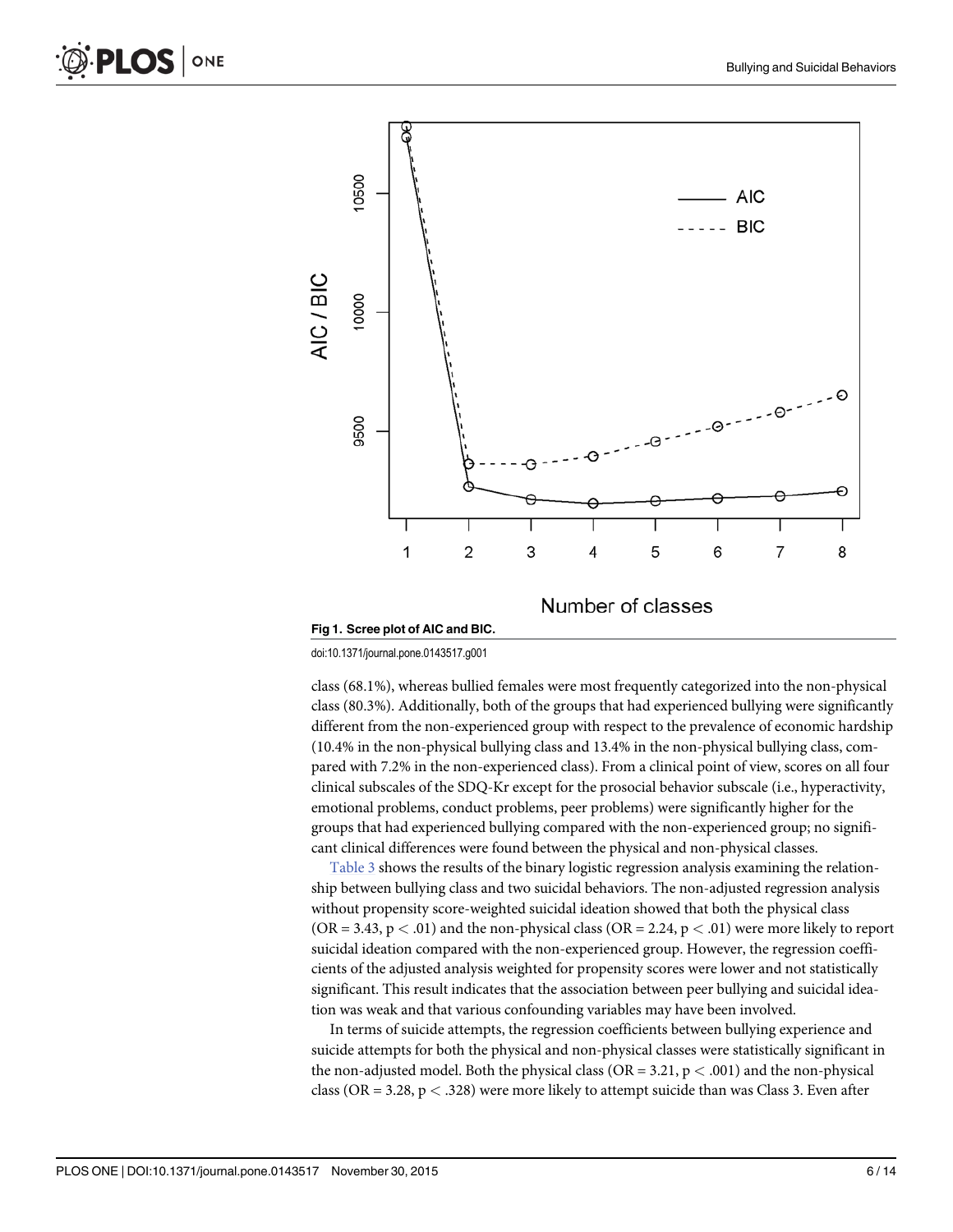<span id="page-6-0"></span>



doi:10.1371/journal.pone.0143517.g002

weighting by propensity scores, these associations remained statistically significant. Both the physical class (OR = 3.06,  $p < .05$ ) and the non-physical class (OR = 2.94,  $p < .01$ ) were more likely than the reference group to attempt suicide after adjustment. This result reflects the strong association of both classes of victimization with suicide attempts even after controlling for confounding variables.

#### [Table 1.](#page-4-0) Association between Bullying Classes and Bullying Types.

| <b>BullyingTypes</b> | <b>Bullying Classes</b>           |                                  |                                      |             |  |  |  |
|----------------------|-----------------------------------|----------------------------------|--------------------------------------|-------------|--|--|--|
|                      | Non-experienced $(\%)$ (n = 4086) | Physical bullying $%$ )(n = 182) | Non-physical bullying $%$ )(n = 142) | $\chi^2$    |  |  |  |
| Verbal               | 4.1                               | 97.3                             | 93.0                                 | 2599.43***  |  |  |  |
| Ostracism            | 4.1                               | 31.3                             | 87.3                                 | 1456.32***  |  |  |  |
| <b>Physical</b>      | 3.0                               | 80.2                             | 0.0                                  | 1822.99***  |  |  |  |
| <b>Harassment</b>    | 0.5                               | 43.3                             | 14.8                                 | 1269.20***  |  |  |  |
| <b>Extort</b>        | 0.5                               | 25.3                             | 0.0                                  | 740.72***   |  |  |  |
| Cyber                | 0.8                               | 19.8                             | 45.8                                 | 1141.98***  |  |  |  |
| <b>Sexual</b>        | 0.2                               | 6.6                              | 0.0                                  | $150.03***$ |  |  |  |
| *** $p < .001$       |                                   |                                  |                                      |             |  |  |  |

doi:10.1371/journal.pone.0143517.t001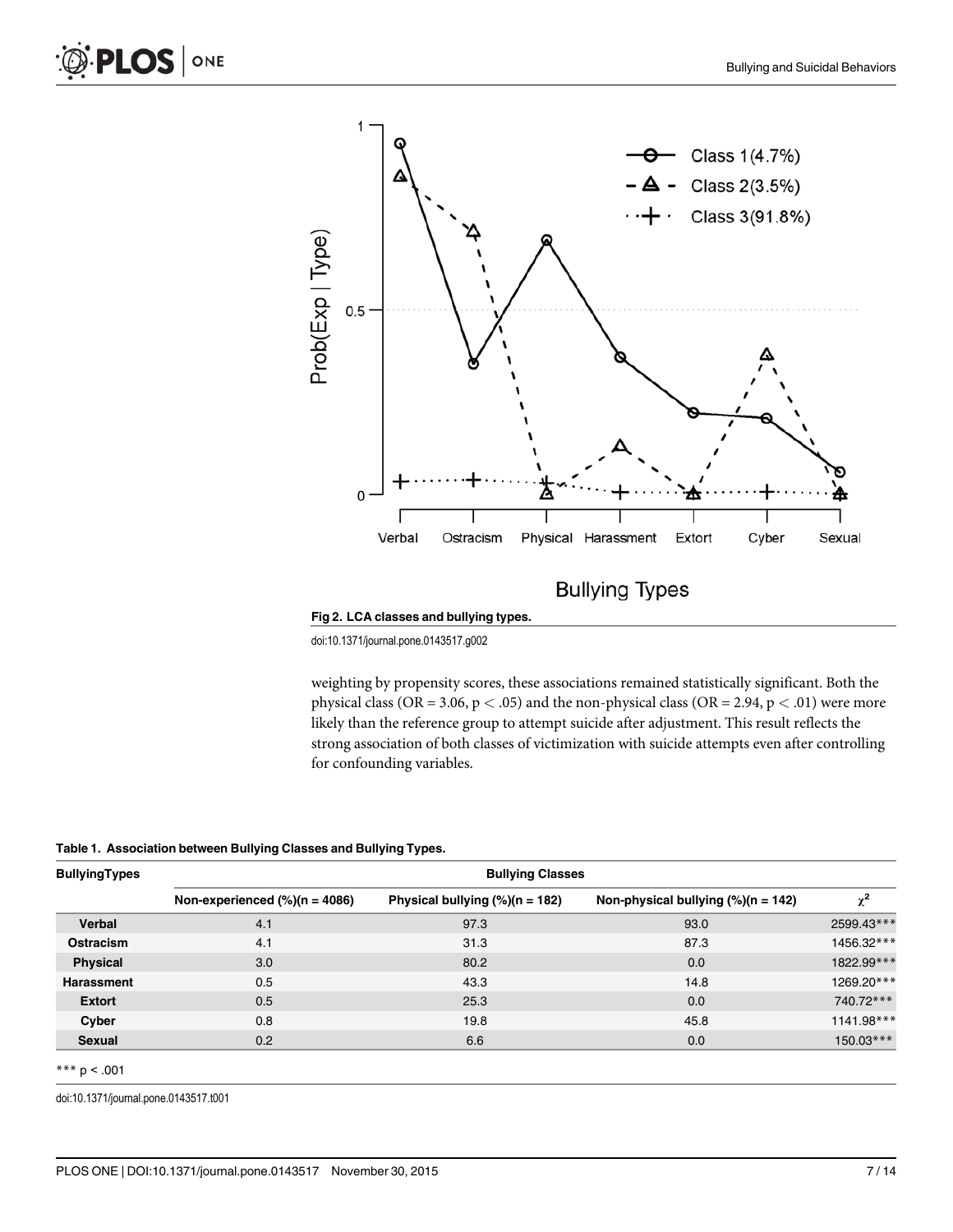#### <span id="page-7-0"></span>[Table 2.](#page-4-0) Clinical and Demographical Characteristics of Victim of Bullying.

| <b>Characteristics</b>                 | <b>Bullying Classes</b>         |                                         |                                      |                                   |
|----------------------------------------|---------------------------------|-----------------------------------------|--------------------------------------|-----------------------------------|
|                                        | Non-Experienced<br>$(n = 4086)$ | <b>Physical bullying</b><br>$(n = 182)$ | Non-physical bullying<br>$(n = 142)$ | $\chi^2$ , F                      |
| Sex, %                                 |                                 |                                         |                                      |                                   |
| Male / Female                          | 42.9/57.1                       | 68.1/31.9                               | 19.7/80.3                            | $\gamma^2$ = 78.1***              |
| Age(year), mean(SD)                    | 14.4(2.6)                       | 14.2(3.7)                               | 13.8(1.1)                            | $F = 4.0*$                        |
| Family Type, %                         |                                 |                                         |                                      |                                   |
| Two parents / Other Type               | 77.3/22.7                       | 70.8/29.2                               | 78.9/21.1                            | $\chi^2 = 5.3$                    |
| Father's Education(year), mean<br>(SD) | 12.4(3.4)                       | 12.0(3.7)                               | 12.6(3.7)                            | $F = 1.7$                         |
| Economic Hardship, %                   |                                 |                                         |                                      |                                   |
| <b>Poverty / Non-poverty</b>           | 7.2/92.8                        | 10.4/89.6                               | 13.4/86.6                            | $\gamma^2 = 13.4^*$               |
| SDQ(score)                             |                                 |                                         |                                      |                                   |
| Hyperactivity, mean(SD)                | 4.8(2.4)                        | 6.0(2.3)                                | 5.7(2.3)                             | $F = 28.3***$<br>$(P = NP > NE)$  |
| Emotional problem, mean(SD)            | 4.3(2.7)                        | 6.1(2.5)                                | 6.4(2.4)                             | $F = 81.3***$<br>$(P = NP > NE)$  |
| Conduct problem, mean(SD)              | 3.4(1.7)                        | 4.4(1.9)                                | 3.9(1.8)                             | $F = 32.3***$<br>$(P = NP > NE)$  |
| Peer problem, mean(SD)                 | 2.1(1.7)                        | 4.5(2.5)                                | 4.2(2.5)                             | $F = 248.6***$<br>$(P = NP > NE)$ |
| Prosocial behavior, mean(SD)           | 5.7(1.9)                        | 5.5(2.0)                                | 5.3(2.2)                             | $F = 2.9$                         |

Note: Tukey's honest significant difference test is conducted for group comparisons. NE; non-experienced, P; Physical bullying, NP; non-physical bullying.  $*_{p}$  < .05

 $***p < .001$ 

doi:10.1371/journal.pone.0143517.t002

#### **Discussion**

This study identifies patterns of co-occurring peer bullying experiences from the perspective of victims, and the association of these experiences on suicide in a relatively large sample of treatment-seeking adolescents. Experiences of being bullied were classified into two distinct classes. The most noticeable difference between the physical class and the other classes involved the

#### [Table 3.](#page-5-0) Adjusted Associations between Bullying Classes and Suicidal Behaviors.

| <b>Bullying Classes</b>        | <b>Suicidal Ideation</b>              |                                     | <b>Suicidal Attempt</b>               |                                     |
|--------------------------------|---------------------------------------|-------------------------------------|---------------------------------------|-------------------------------------|
|                                | <b>Regression coefficient</b><br>(OR) | Adj. regression coefficient<br>(OR) | <b>Regression coefficient</b><br>(OR) | Adj. regression coefficient<br>(OR) |
| Non-experienced<br>(reference) | (1.00)                                | (1.00)                              | (1.00)                                | (1.00)                              |
| <b>Physical bullying</b>       | 1.233**(3.43)                         | .535(1.71)                          | $1.167***$ (3.21)                     | $1.118*(3.06)$                      |
| Non-physical bullying          | $.807**$ (2.24)                       | .400(1.49)                          | 1.187***(3.28)                        | $1.079**$ (2.94)                    |

Note: OR means odds ratio in this table. Adjusted regression coefficients were estimated after propensity scores weighting procedures. Sex, age, family type (two parents or other), paternal education level, economic hardship, hyperactivity, emotional problems, conduct problems, peer relationship problems, and the prosocial subscale of the SDQ-Kr were confounding variables in calculation of propensity scores.

 $*_{p}$  < .05

 $*$ <sub>\*</sub> $p$  < .01

 $***p < .001$ 

doi:10.1371/journal.pone.0143517.t003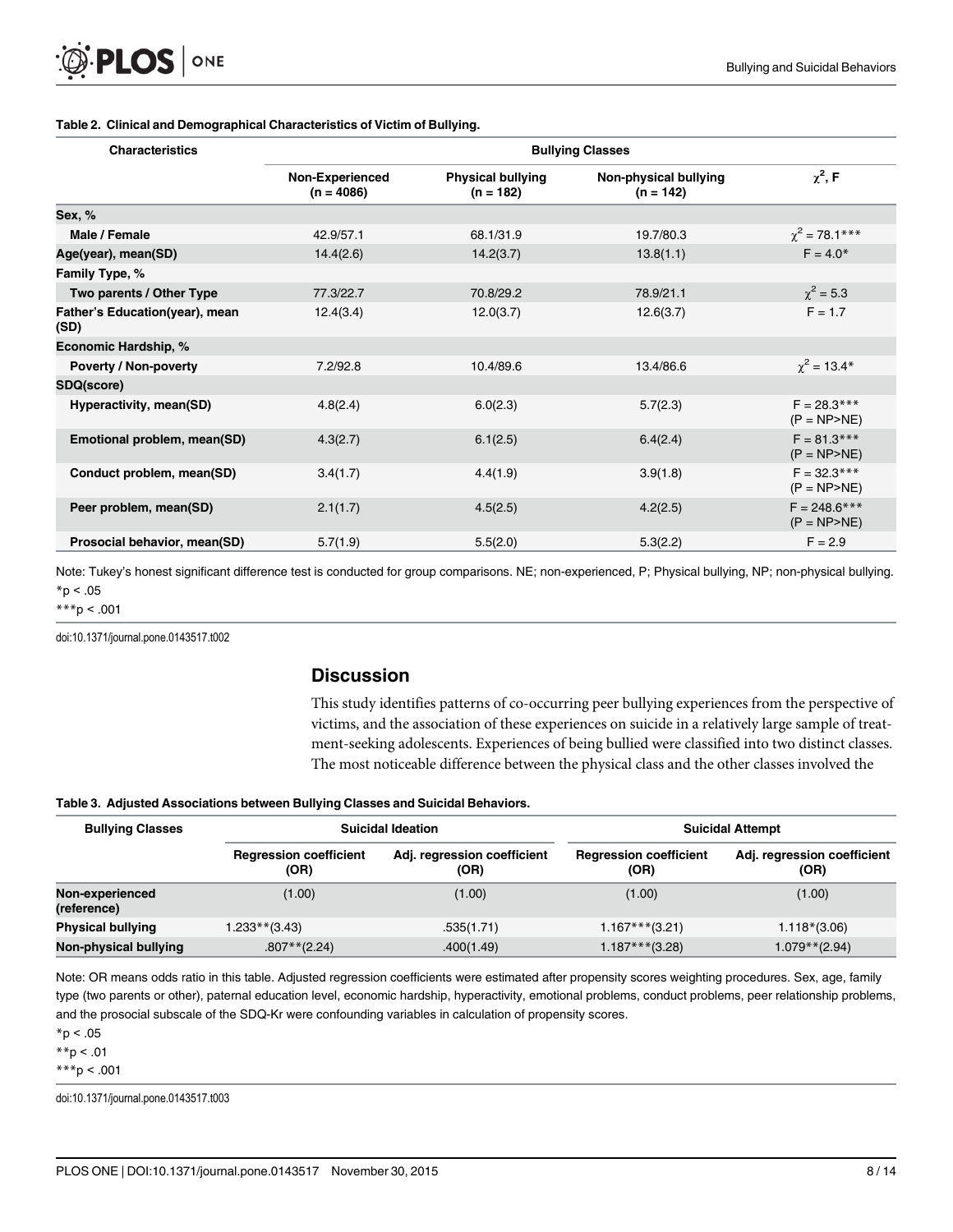<span id="page-8-0"></span>presence or absence of a physical bullying experience. The non-physical class included more of the social aspects of experiences with bullying, but both classes were associated with suicide attempts, with similar effect sizes. These patterns were kept after controlling compounding factors using propensity scores.

This study found that about 20% of the participants reported being the victims of some form of bullying. This prevalence is found to be lower than the 25% found in a Taiwanese sample $[15]$  or the 37.3% observed in a US sample $[24]$  $[24]$  $[24]$ , or the 23% found in another Korean sample [\[25](#page-12-0)]. These differences may reflect differences in the methods used to assess bullying, the clinical characteristics of the samples, or other characteristics such as gender or age. In a US study, bullying of students is defined as "when another student, or a group of students, say or do nasty or unpleasant things to the victim[[24\]](#page-12-0). Although they described additional criteria of bullying, this broad definition might have a possibility for overestimation. We evaluated the being bullied experiences using self-administrated yes/no questionnaire according to participant's subjective perception of bullying during the past 12 months, whereas other studies defined the bullying of victims by selecting several items of the standardized bullying questionnaires based on frequency such as ' often' or' two or three times a month'. Such simplicity and dependence of retrospective self assessment during relatively long period of our study might underestimate actual condition of bullying experiences. However, the prevalence revealed to be quite similar with another Korean study with middle school students [\[25\]](#page-12-0).

Although it is common to classify bullying victims with respect to physical or verbal bullying  $[26-28]$  $[26-28]$  $[26-28]$ , more than one type of bullying may be experienced by a victim, and the specific clustering of experiences of being bullied may depend on various factors associated with the victims or perpetrators. Zhang et al. reported that the correlation coefficient between the two bullying types was statistically significant, with adolescents who were the targets of one type of bullying being at higher risk of experiencing another type of bullying[[27](#page-12-0)]. The present study clearly differentiated between two classes of bullying, with the presence of experiences of being physically bullied being the main determinant of this classification; however, verbal bullying was a common experience in both classes.

Several studies involving adolescents have investigated the association between various types of bullying in victims of suicide. One Dutch study reported that suicidal ideation was related with being bullied both directly and indirectly, with the associations being stronger for indirect than for direct bullying $[5]$  $[5]$ . An Italian study investigated the effects of direct and relational victimization at school on suicidal ideation. The study showed that both direct and relational victimization at school were positively associated with suicidal thoughts, with relational victimization more strongly associated with suicide. A recent Taiwanese study classified bullying as either active (physical bullying, stealing belongings, etc.) or passive (social exclusion, name-calling, etc.), and found that both types were significantly associated with various kinds of mental health problems, including suicidal ideation and attempts [\[15\]](#page-12-0). Our classification of bullying shares some similarities with the classification of bullying as direct versus indirect; however, our classification is more realistic in that if was achieved by means of more casebased methodological approach with classification, and it therefore better reflects the complexities of real situations.

Cyber bullying is the newest form of bullying behavior and has expanded the temporal and spatial boundaries of bullying, allowing adolescents to be bullied 24 hours a day regardless of their location. A meta-analysis has suggested that cyber bullying is strongly related to suicidal ideation[[29](#page-12-0)]. Surveys among US middle school students have found that cyber bullying is more strongly associated with depression[\[30\]](#page-12-0) and suicidality[[31](#page-12-0)] than is traditional bullying. Smith et al[[32](#page-12-0)] reported that many cyber bullying victims were also victims of traditional bullying. Our bullying assessment included cyber bullying, and we found that it was common in both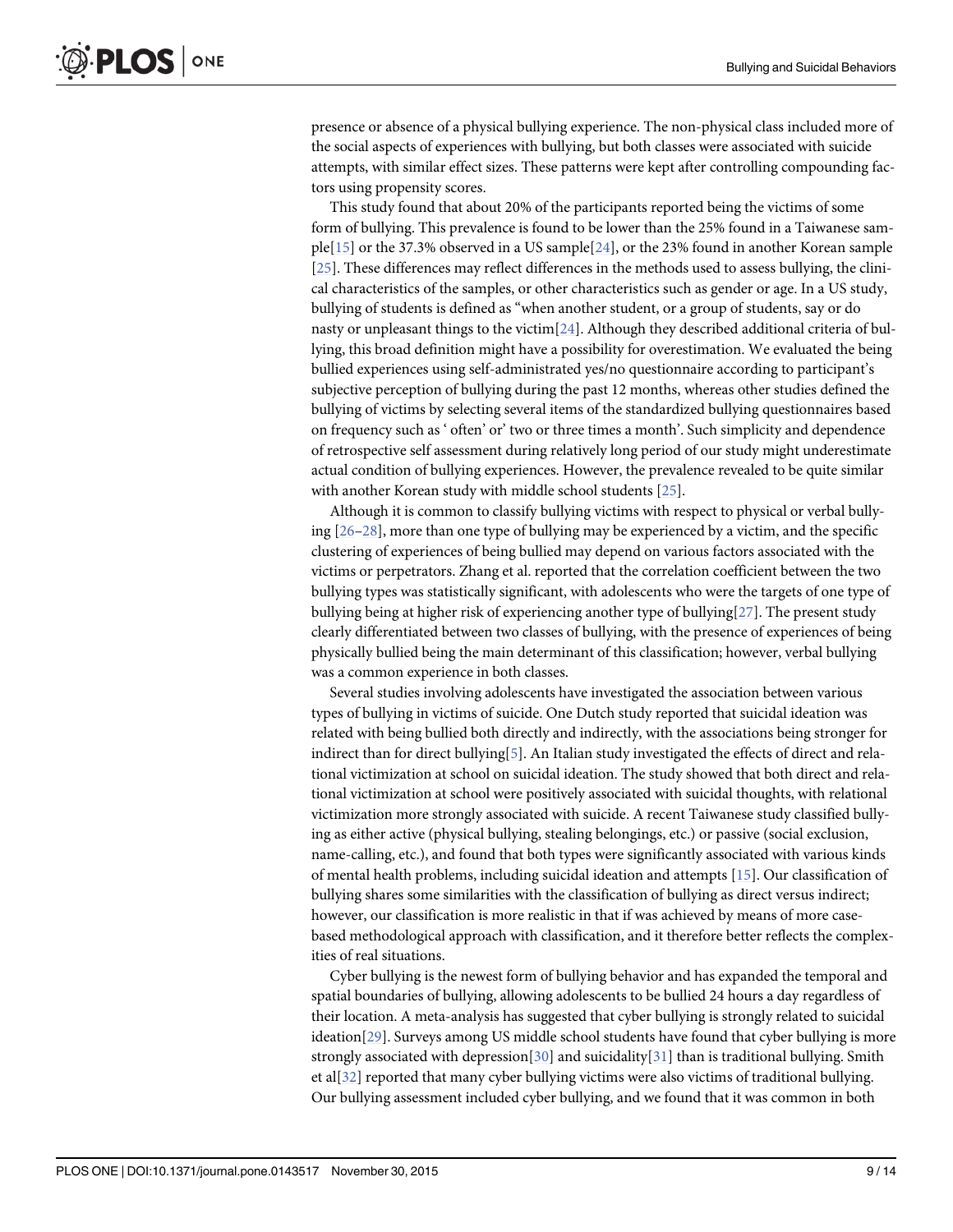<span id="page-9-0"></span>the physical and non-physical classes, though more prevalent in the non-physical than in the physical class. Our result suggests that cyber bullying is not a separate type of bullying, but is more associated with non-physical bullying that includes indirect or relational forms of bullying rather than physical bullying. We need to pay more attention to negative consequences including suicidal risk of cyber bullying.

School bullying is currently a serious social problem in Korea. Following the aggressive efforts of Korean society and the government to improve the monitoring and reporting of bullying, the overall rate of school bullying in Korea, particularly physical bullying, has decreased in recent years. Nevertheless, cyber and verbal bullying are harder for adults to detect, and there is objective evidence that these forms of bullying are increasing[\[33](#page-12-0)].Given the reality of this situation and the association of non-physical forms of bullying on suicidal behavior, there is an urgent need to protect students from bullying at school, an effort that must involve collaborations among schools, families and communities in carefully and comprehensively redefining the assessment of bullying. Schools and mental health professionals need to be sensitive to this "hidden" type of non-physical bullying and devote more attention to it.

We expected distinct types of bullying to exert distinct association on suicidal ideation and attempts among adolescents, but there were no significant differences in suicidal ideation and attempts between the two bullying classes in this cross-sectional study. In fact, we found no significant differences in victim characteristics between these classes, with the exception of gender. This suggests that there may be significant differences in characteristics of perpetrators. Aside from the dyadic relationship of victim and perpetrator, social and cultural factors may have an effect on co-occurring bullying experiences. Additionally, further longitudinal research with more detailed assessment methods may reveal significant differences between the two classes of bullying with respect to clinical outcomes for victims. A longitudinal study involving Swedish adolescents demonstrated that direct and indirect victimization predicted different profiles of psychological difficulties[[16\]](#page-12-0).

Studies conducted throughout the world have pointed to the dangers of bullying by emphasizing maladaptive outcomes for victims, including anxiety, loneliness, sadness, overcompliance, insecurity, and frustration  $[34-37]$  $[34-37]$  $[34-37]$ . In addition to these internalizing behaviors, the target of bullying may display externalizing problems such as impulsiveness and hyperactivity [\[38,39\]](#page-13-0). The present study showed significantly higher mean scores on the clinical subscales of the SDQ-Kr in both of the groups who experienced bullying relative to the group who did not, but we cannot determine whether this characteristic is a cause or a consequence of bullying.

The association between bullying and suicidality is receiving serious attention  $[13,17,40]$  $[13,17,40]$  $[13,17,40]$  $[13,17,40]$  $[13,17,40]$  $[13,17,40]$ , as experiences of bullying result in more severe suicidal behaviors among adolescents [\[5,10,](#page-11-0)[41\]](#page-13-0). As shown in our study, suicidal ideation was not related to either physical or non-physical bullying after adjustment was made for confounding effects. However, experiences with both bullying classes were strongly associated with suicide attempts. These results suggest that bullying is directly associated with more risky suicidal behaviors. Moreover, non-physical bullying had almost the same association with suicide attempts as physical bullying. This study supports the notion that being a victim of bullying is an important risk factor for attempted suicide regardless of the specific nature of those bullying experiences. A recent meta-analysis reported a significant positive association between suicidality and bullying victimization, with ORs of approximately 2–4[[42](#page-13-0)]. The ORs for the association between suicide attempts and bullying victimization in this study were approximately 3, similar to previous results.

Although different classes of bullying showed similar risk factors for suicide attempts, our results showed significant clinical differences between two classes. A previous study has reported that different types of bullying were associated with different mental health problems [\[28](#page-12-0)]. These results suggest that different intervention strategies might be required for the two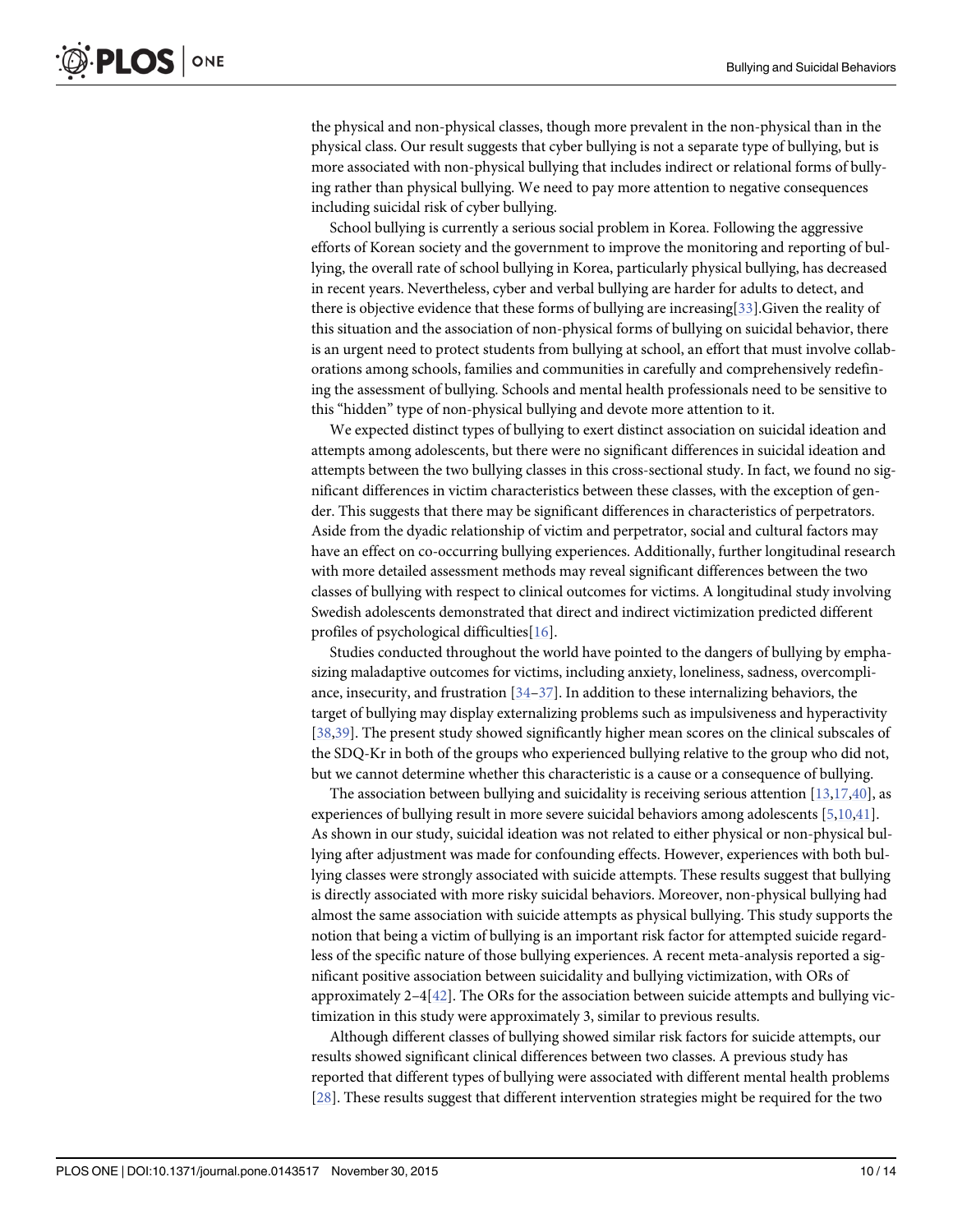<span id="page-10-0"></span>distinct classes of bullying and for the various bullying behaviors within each general type. Future research is required to gather data on the clinical characteristics and prognoses of the various types of bullying, with the ultimate aim of developing specific intervention strategies for victims suffering from psychiatric problems.

A further strength of the present study was the use of up-to-date statistical methodology methods in the analysis. The precise classification of bullying types and the determination of their association with suicidal behaviors enabled us to identify differences among bullying subgroups. LCA allowed us to identify the characteristics and complex patterns of each subgroup, which in turn may facilitate the development of more effective interventions targeted at specific groups. In psychiatry, LCA has been used to analyze symptom data from other neuropsychiatric disorders, most notably attention deficit–hyperactivity disorder [[43](#page-13-0)–[47](#page-13-0)] and obsessive– compulsive disorder  $[48,49]$ . Whereas a factor analysis looks for the underlying structure among specific variables, LCA can be used to find latent homogeneous groups of individuals, providing an additional dimension of analysis [\[48\]](#page-13-0). This has the advantage of potentially refining our understanding of adolescents' experiences of being bullied and may improve our ability to identify the nature of bullying, provide specific targeted interventions, and predict outcomes. A large sample is required for LCA to provide a valid classification solution. Our study had a relatively large sample, which yielded explanatory power and the possibility of parsimony. Additionally, we conducted binomial logistic regression weighted by multi-group propensity scores to more precisely estimate the association of being bullied and to compare the effect size of the bullying types. The use of propensity scores is not yet a common practice in psychiatric research, though its application is increasing. Our data indicate that the use of propensity scores and related techniques may contribute to mental health studies with highly multidimensional compound datasets.

For careful interpretation of association between bullying victimization and suicidal behavior, we might consider bullying assessment method. A recent meta-analysis study suggests that bullying assessment method affects the association between bully-victim status and suicidal ideation [\[50\]](#page-13-0). When definitional and non-behavioral assessment methods were used, the largest effect size should have been shown [[50\]](#page-13-0). In this study, we did not provide the accurate definition of bullying to the participants but assessed their experiences about being bullied through subjective perception of bullying by simple questions. We assume that the participants were well aware of the definition of bullying because every student should get regular bullying prevention education in the school and take part in the national survey for school bullying with providing accurate definition (e.q imbalance of power and repetition, specific types of bullying) of bullying twice a year in Korea. Although our assessment might reflect realistic perception of bullying among Korean adolescents, we cannot disregard the possibility of a significant error in estimation of actual victimization prevalence. A previous study reported that among students who self-reported being victims of bullying, approximately half were confirmed as actual victims. Student might misconstrue ordinary peer conflict as bullying [[50\]](#page-13-0). Even the most widely adopted tool for bullying assessment, the Olweus Bully/Victimization Questionnaire, reported different responses with the California Bullying Victimization Scale that did not use the term "bullying,", but included items that asked about its defining characteristics (repetition, intentionality, power imbalance)[\[51\]](#page-13-0). Therefore, simple assessment of bullying depending on selfreport might be a major limitation of our study for proper interpretation. If we had assessed bullying with accurate definition and standardized measurement, larger effect size or different results might have been reported.

This study also has additional limitations. First, it used a clinical sample of individuals who had been referred to treatment due to psychological and behavioral issues and who were therefore a relatively high-risk group. Thus, our findings may not generalize to the present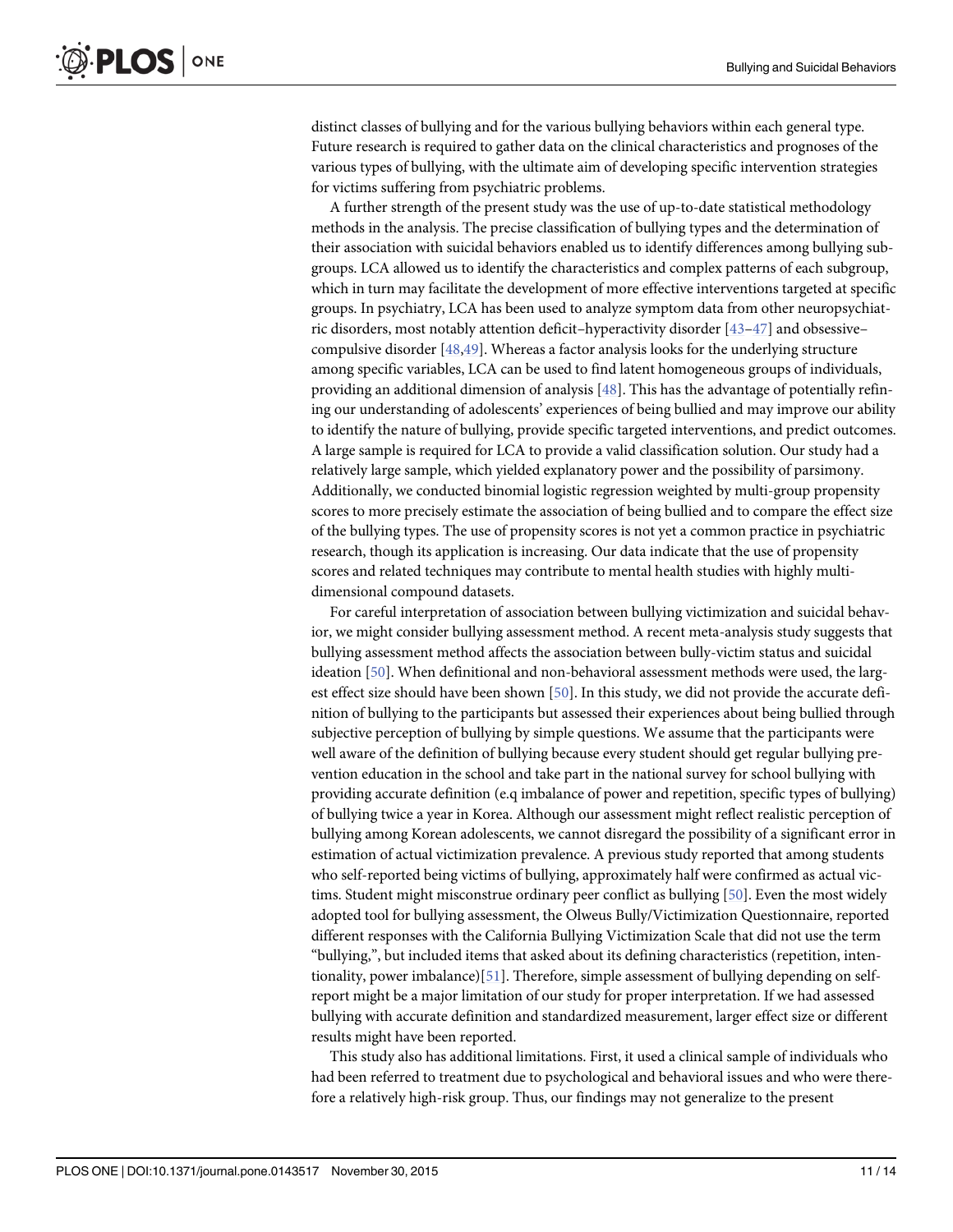<span id="page-11-0"></span>population of South Korea. Second, the prevalence of the classes identified by LCA may have been affected by our sample selection despite its size. Third, low reliability coefficient of conduct subscale was reported in the SDQ-Kr. Forth, the evaluation of suicidal behavior was selfadministrated rather than based on clinical interviews or a standardized assessment. For assessing suicidal ideation, we only checked verbal expression of suicidal ideation, without including unexpressed suicidal ideation. There might be significant difference between talking about suicide and actual suicidal ideation. Finally, it is difficult to infer causal relationships from a crosssectional study. More focused and longitudinal research would allow for more accurate identification of any causal association between peer bullying and suicidal behaviors.

#### Acknowledgments

The authors are thankful to excellent staffs of the Gyeonggi provincial mental health center at 31 local mental health centers of Gyeonggi province, South Korea. Also the authors are thankful to the adolescents and their parents who participated in the study.

### Author Contributions

Conceived and designed the experiments: SO SIL KH YMS JS EJP HY HJH. Performed the experiments: SO SIL KH YMS JS EJP HY HJH. Analyzed the data: BRR. Wrote the paper: BRR YY AK HJH.

#### References

- [1.](#page-1-0) Wang J, Iannotti RJ, Nansel TR (2009) School bullying among adolescents in the United States: Physi-cal, verbal, relational, and cyber. Journal of Adolescent health 45: 368-375. doi: [10.1016/j.jadohealth.](http://dx.doi.org/10.1016/j.jadohealth.2009.03.021) [2009.03.021](http://dx.doi.org/10.1016/j.jadohealth.2009.03.021) PMID: [19766941](http://www.ncbi.nlm.nih.gov/pubmed/19766941)
- [2.](#page-1-0) Olweus D (1993) Bullying at School. What we know and whal we can do. Blackwell. Oxford.
- [3.](#page-1-0) Olweus D (1992) Victimization among schoolchildren: intervention and prevention.
- [4.](#page-1-0) Rigby K (2000) Effects of peer victimization in schools and perceived social support on adolescent wellbeing. Journal of adolescence 23: 57–68. PMID: [10700372](http://www.ncbi.nlm.nih.gov/pubmed/10700372)
- [5.](#page-1-0) Van der Wal MF, De Wit CAM, Hirasing RA (2003) Psychosocial health among young victims and offenders of direct and indirect bullying. Pediatrics 111: 1312–1317. PMID: [12777546](http://www.ncbi.nlm.nih.gov/pubmed/12777546)
- [6.](#page-1-0) Rigby K (1997) What children tell us about bullying in schools. Children Australia 22: 28.
- [7.](#page-1-0) Rigby K (1998) The relationship between reported health and involvement in bully/victim problems among male and female secondary schoolchildren. Journal of Health Psychology 3: 465–476. doi: [10.](http://dx.doi.org/10.1177/135910539800300402) [1177/135910539800300402](http://dx.doi.org/10.1177/135910539800300402) PMID: [22021407](http://www.ncbi.nlm.nih.gov/pubmed/22021407)
- [8.](#page-1-0) Family MoGEa (2010) Survey on the Actual Condition of School Violence. Ministry of Gender Equality and Family.
- [9.](#page-1-0) Kim YS, Leventhal BL, Koh Y-J, Boyce WT (2009) Bullying Increased Suicide Risk: Prospective Study of Korean Adolescents. ARCHIVES OF SUICIDE RESEARCH 13: 15–30. doi: [10.1080/](http://dx.doi.org/10.1080/13811110802572098) [13811110802572098](http://dx.doi.org/10.1080/13811110802572098) PMID: [19123106](http://www.ncbi.nlm.nih.gov/pubmed/19123106)
- [10.](#page-9-0) Kaltiala-Heino R, Rimpelä M, Marttunen M, Rimpelä A, Rantanen P (1999) Bullying, depression, and suicidal ideation in Finnish adolescents: school survey. BRITISH MEDICAL JOURNAL 319: 348–351. PMID: [10435954](http://www.ncbi.nlm.nih.gov/pubmed/10435954)
- [11.](#page-1-0) Liang H, Flisher AJ, Lombard CJ (2007) Bullying, violence, and risk behavior in South African school students. Child abuse & neglect 31: 161-171. PMID: [17313977](http://www.ncbi.nlm.nih.gov/pubmed/17313977)
- [12.](#page-1-0) Kim YS, Leventhal B (2008) Bullying and suicide. A review. International journal of adolescent medicine and health 20: 133–154. PMID: [18714552](http://www.ncbi.nlm.nih.gov/pubmed/18714552)
- [13.](#page-1-0) Brunstein Klomek A, Marrocco F, Kleinman M, Schonfeld IS, Gould MS (2007) Bullying, depression, and suicidality in adolescents. Journal of the American Academy of Child & Adolescent Psychiatry 46: 40–49.
- [14.](#page-1-0) Mills C, Guerin S, Lynch F, Daly I, Fitzpatrick C (2004) The relationship between bullying, depression and suicidal thoughts/behaviour in Irish adolescents. Irish Journal of Psychological Medicine.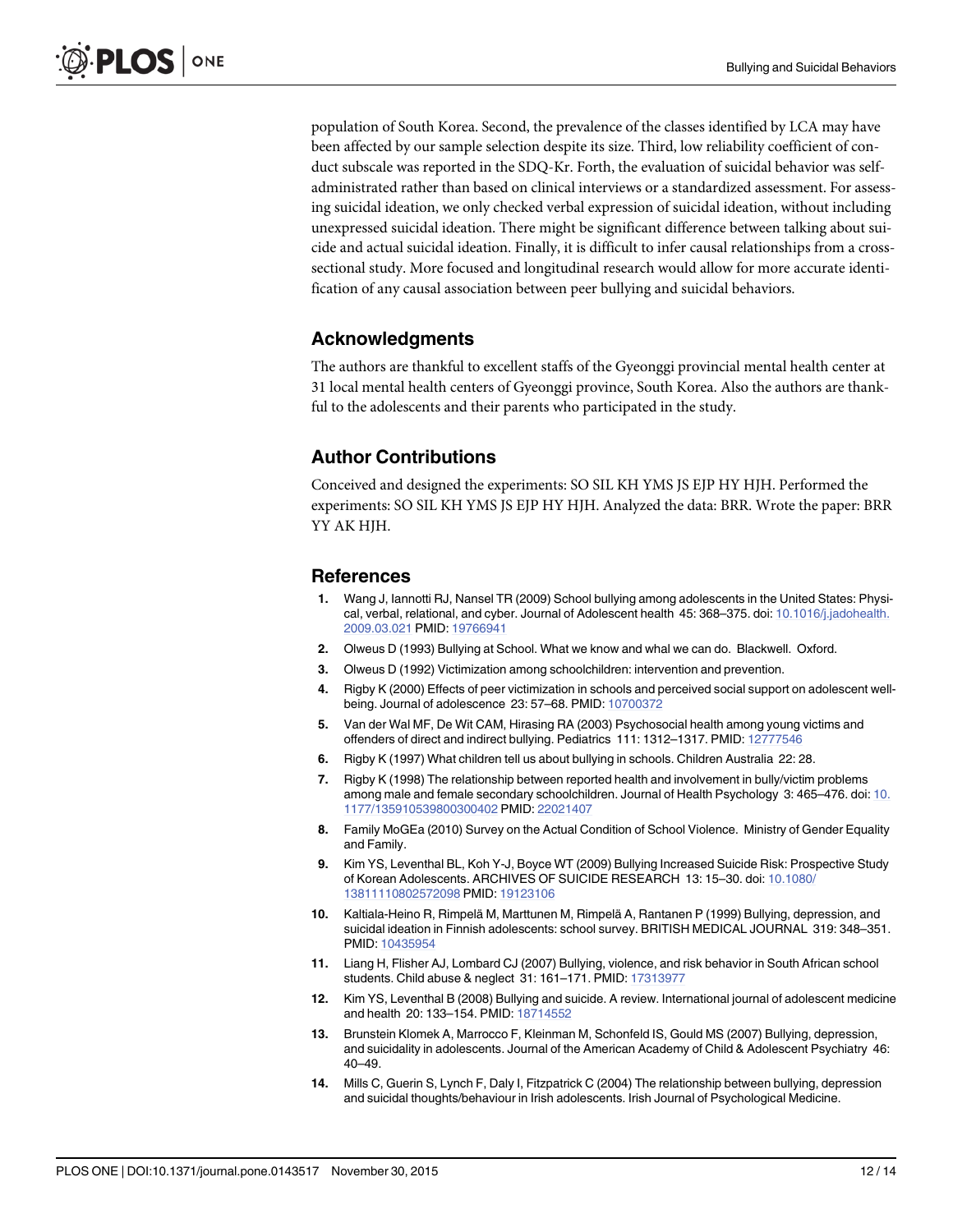- <span id="page-12-0"></span>[15.](#page-1-0) Yen C-F, Yang P, Wang P-W, Lin H-C, Liu T-L,Wu Y-Y, et al. (2014) Association between school bullying levels/types and mental health problems among Taiwanese adolescents. Compr Psychiatry 55: 405–413. doi: [10.1016/j.comppsych.2013.06.001](http://dx.doi.org/10.1016/j.comppsych.2013.06.001) PMID: [24529472](http://www.ncbi.nlm.nih.gov/pubmed/24529472)
- [16.](#page-9-0) Lundh LG, Daukantaite D, Wangby-Lundh M (2014) Direct and indirect aggression and victimization in adolescents—associations with the development of psychological difficulties. BMC Psychol 2: 43. doi: [10.1186/s40359-014-0043-2](http://dx.doi.org/10.1186/s40359-014-0043-2) PMID: [25566388](http://www.ncbi.nlm.nih.gov/pubmed/25566388)
- [17.](#page-1-0) Baldry AD, & Winkel F. W. (2003) Direct and vicarious victimization at school and at home as risk factors for suicidal cognition among Italian adolescents. Journal of Adolescence 26: 703–716. PMID: [14643741](http://www.ncbi.nlm.nih.gov/pubmed/14643741)
- [18.](#page-3-0) Joung-Sook A, Sung-Kuyn Jun, Jun-Kyu Han, Kyung-Sun Noh, Robert Goodman (2003) The Development of a Korean Version of Strengths and Difficulties Questionnaire. J Korean Neuropsychiatr Assoc 42: 141–147.
- [19.](#page-3-0) Bourdon KH, Goodman R, Rae DS, Simpson G, Koretz DS (2005) The Strengths and Difficulties Questionnaire: U.S. normative data and psychometric properties. J Am Acad Child Adolesc Psychiatry 44: 557–564. PMID: [15908838](http://www.ncbi.nlm.nih.gov/pubmed/15908838)
- [20.](#page-3-0) Goodman R (2001) Psychometric properties of the strengths and difficulties questionnaire. J Am Acad Child Adolesc Psychiatry 40: 1337–1345. PMID: [11699809](http://www.ncbi.nlm.nih.gov/pubmed/11699809)
- [21.](#page-3-0) Du Y, Kou J, Coghill D (2008) The validity, reliability and normative scores of the parent, teacher and self report versions of the Strengths and Difficulties Questionnaire in China. Child Adolesc Psychiatry Ment Health 2: 8. doi: [10.1186/1753-2000-2-8](http://dx.doi.org/10.1186/1753-2000-2-8) PMID: [18445259](http://www.ncbi.nlm.nih.gov/pubmed/18445259)
- [22.](#page-3-0) Linzer DA, Lewis JB (2011) poLCA: An R package for polytomous variable latent class analysis. Journal of Statistical Software 42: 1–29.
- [23.](#page-3-0) McCaffrey DF, Griffin BA, Almirall D, Slaughter ME, Ramchand R, Burgette LF. (2013) A tutorial on propensity score estimation for multiple treatments using generalized boosted models. Statistics in Medicine 32: 3388–3414. doi: [10.1002/sim.5753](http://dx.doi.org/10.1002/sim.5753) PMID: [23508673](http://www.ncbi.nlm.nih.gov/pubmed/23508673)
- [24.](#page-8-0) Shetgiri R, Lin H, Flores G (2012) Identifying children at risk for being bullies in the United States. Acad Pediatr 12: 509–522. doi: [10.1016/j.acap.2012.06.013](http://dx.doi.org/10.1016/j.acap.2012.06.013) PMID: [22989731](http://www.ncbi.nlm.nih.gov/pubmed/22989731)
- [25.](#page-8-0) Young Shin Kim BLL, Yun-Joo Koh, and Boyce W. Thomas (2009) Bullying Increased Suicide Risk: Prospective Study of Korean Adolescents. Archives of Suicide Research 13: 15–30.
- [26.](#page-8-0) Crick NR, Bigbee MA (1998) Relational and overt forms of peer victimization: a multiinformant approach. Journal of consulting and clinical psychology 66: 337. PMID: [9583337](http://www.ncbi.nlm.nih.gov/pubmed/9583337)
- [27.](#page-8-0) Zhang L, Osberg L, Phipps S (2014) Is all bullying the same? Archives of public health 72: 19. doi: [10.](http://dx.doi.org/10.1186/2049-3258-72-19) [1186/2049-3258-72-19](http://dx.doi.org/10.1186/2049-3258-72-19) PMID: [24991409](http://www.ncbi.nlm.nih.gov/pubmed/24991409)
- [28.](#page-8-0) Yen C-F, Huang M-F, Kim YS, Wang P-W, Tang T-C, Yeh Y-C, et al. (2013) Association between types of involvement in school bullying and different dimensions of anxiety symptoms and the moderating effects of age and gender in Taiwanese adolescents. Child abuse & neglect 37: 263–272. doi: [10.](http://dx.doi.org/10.1016/j.chiabu.2013.01.004) [1016/j.chiabu.2013.01.004](http://dx.doi.org/10.1016/j.chiabu.2013.01.004) PMID: [23484950](http://www.ncbi.nlm.nih.gov/pubmed/23484950)
- [29.](#page-8-0) van Geel M, Vedder P, Tanilon J (2014) Relationship Between Peer Victimization, Cyberbullying, and Suicide in Children and Adolescents: A Meta-analysis. JAMA pediatrics.
- [30.](#page-8-0) Wang J, Nansel TR, Iannotti RJ (2011) Cyber and traditional bullying: Differential association with depression. Journal of Adolescent Health 48: 415–417. doi: [10.1016/j.jadohealth.2010.07.012](http://dx.doi.org/10.1016/j.jadohealth.2010.07.012) PMID: [21402273](http://www.ncbi.nlm.nih.gov/pubmed/21402273)
- [31.](#page-8-0) Hinduja S, Patchin JW (2010) Bullying, cyberbullying, and suicide. Archives of Suicide Research 14: 206–221. doi: [10.1080/13811118.2010.494133](http://dx.doi.org/10.1080/13811118.2010.494133) PMID: [20658375](http://www.ncbi.nlm.nih.gov/pubmed/20658375)
- [32.](#page-8-0) Smith PK, Mahdavi J, Carvalho M, Fisher S, Russell S, Neil T (2008) Cyberbullying: Its nature and impact in secondary school pupils. Journal of Child Psychology and Psychiatry 49: 376–385. doi: [10.](http://dx.doi.org/10.1111/j.1469-7610.2007.01846.x) [1111/j.1469-7610.2007.01846.x](http://dx.doi.org/10.1111/j.1469-7610.2007.01846.x) PMID: [18363945](http://www.ncbi.nlm.nih.gov/pubmed/18363945)
- [33.](#page-9-0) Klomek AB, Sourander A, Kumpulainen K, Piha J, Tammonen T, Moilanen I, et al. (2008) Childhood bullying as a risk for later depression and suicidal ideation among Finnish males. Journal of Affective Disorders 109: 47–55. doi: [10.1016/j.jad.2007.12.226](http://dx.doi.org/10.1016/j.jad.2007.12.226) PMID: [18221788](http://www.ncbi.nlm.nih.gov/pubmed/18221788)
- [34.](#page-9-0) Frost (1991) 'A primary school approach: What can be done about the bully?' In M Elliott (ed.) Bullying: A practical guide to copig for schools.: Longman, Harlow.
- 35. MJ HDB (2000) 'Twenty years' research on peer victimization and psychosocial maladjustment: A meta-analytic review of cross-sectional studies'. Journal of Child Psychology and Psychiatry 41: 441– 455. PMID: [10836674](http://www.ncbi.nlm.nih.gov/pubmed/10836674)
- 36. Q BTL (2005) Cyber-harassment: A study of a new method for an old behavior. Journal of Educational COmputing Research 32: 265–277.